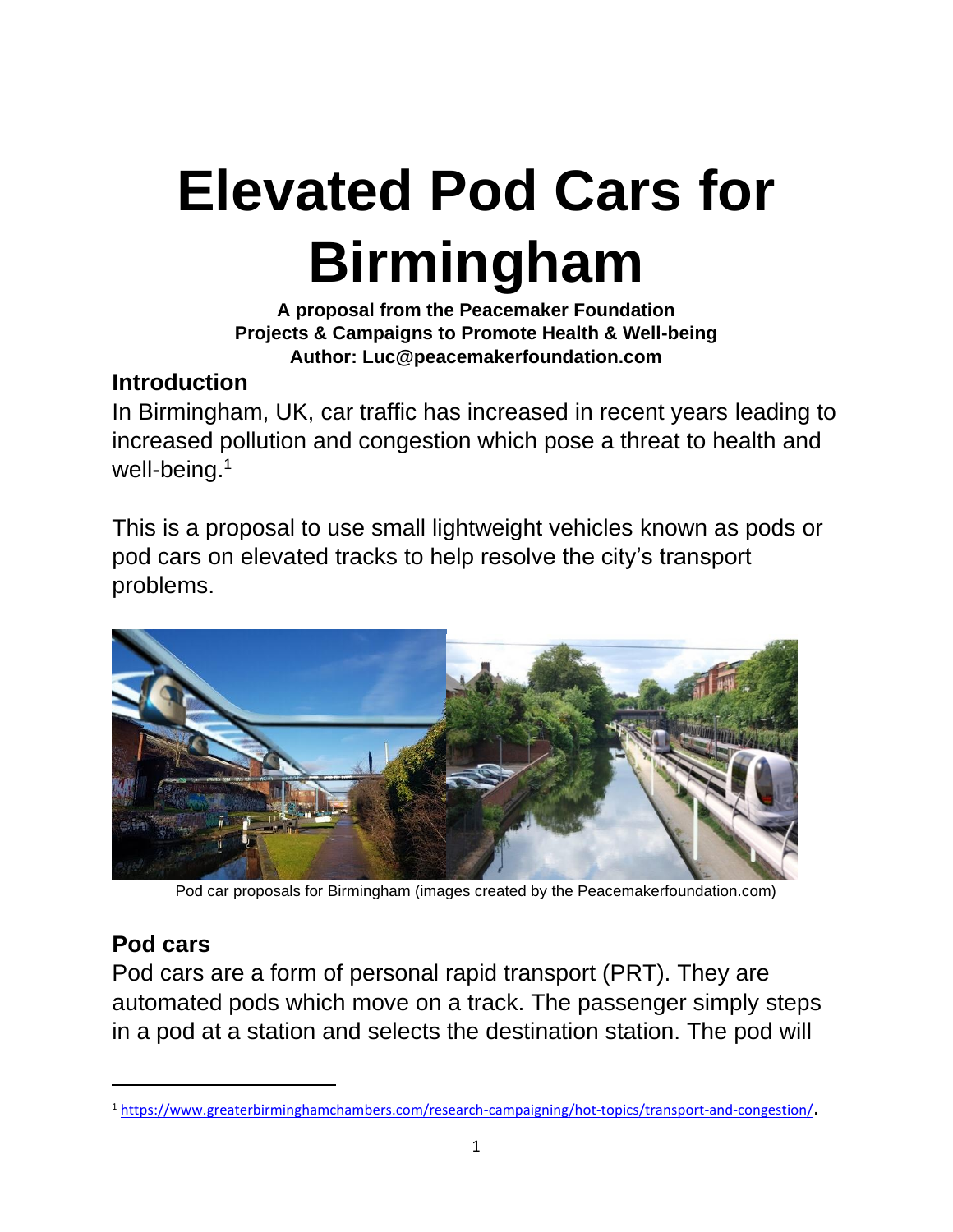then move continuously to the destination without stops at other stations along the way. This is possible because stations are set alongside the main guideway track. Despite low speeds (often between 10 and 25 mph), journey times are quick thanks to the continuous motion. The pods are generally small and may accommodate only several people at once.

#### **Benefits of pod cars on an elevated track**

• **Light**

Given the relatively light weight of the pod cars an elevated track can be made using less materials than used for an elevated track for trains, trams or other large vehicles. Therefore the design can be less conspicuous, more elegant and the track can even be designed to let light through.

# • **Safety**

Once elevated or separated from other traffic, pod cars are a far safer alternative to any other form of transport that shares the same road space with other kinds of transport. Rail transport such as trams and trains, are known to be a very safe mode of transport, however; when they share the road space with other vehicles this can cause accidents and delays.<sup>2</sup> Furthermore, the tram tracks are a serious risk to cyclists and those on scooters.

# • **Good views**

An elevated track brings good views along the way.

# • **Air Quality**

Air quality usually improves with height<sup>3</sup> - so the air quality for passengers on an elevated track is likely to be far better than on the ground.

<sup>2</sup>

[https://assets.publishing.service.gov.uk/government/uploads/system/uploads/attachment\\_data/file/623366/light](https://assets.publishing.service.gov.uk/government/uploads/system/uploads/attachment_data/file/623366/light-rail-tram-ending-march-2017.pdf) [-rail-tram-ending-march-2017.pdf](https://assets.publishing.service.gov.uk/government/uploads/system/uploads/attachment_data/file/623366/light-rail-tram-ending-march-2017.pdf)

<sup>3</sup> <http://www.wsp-pb.com/PageFilesn/80156/WSPPB%20City%20Air%20Quality%20at%20Height.pdf>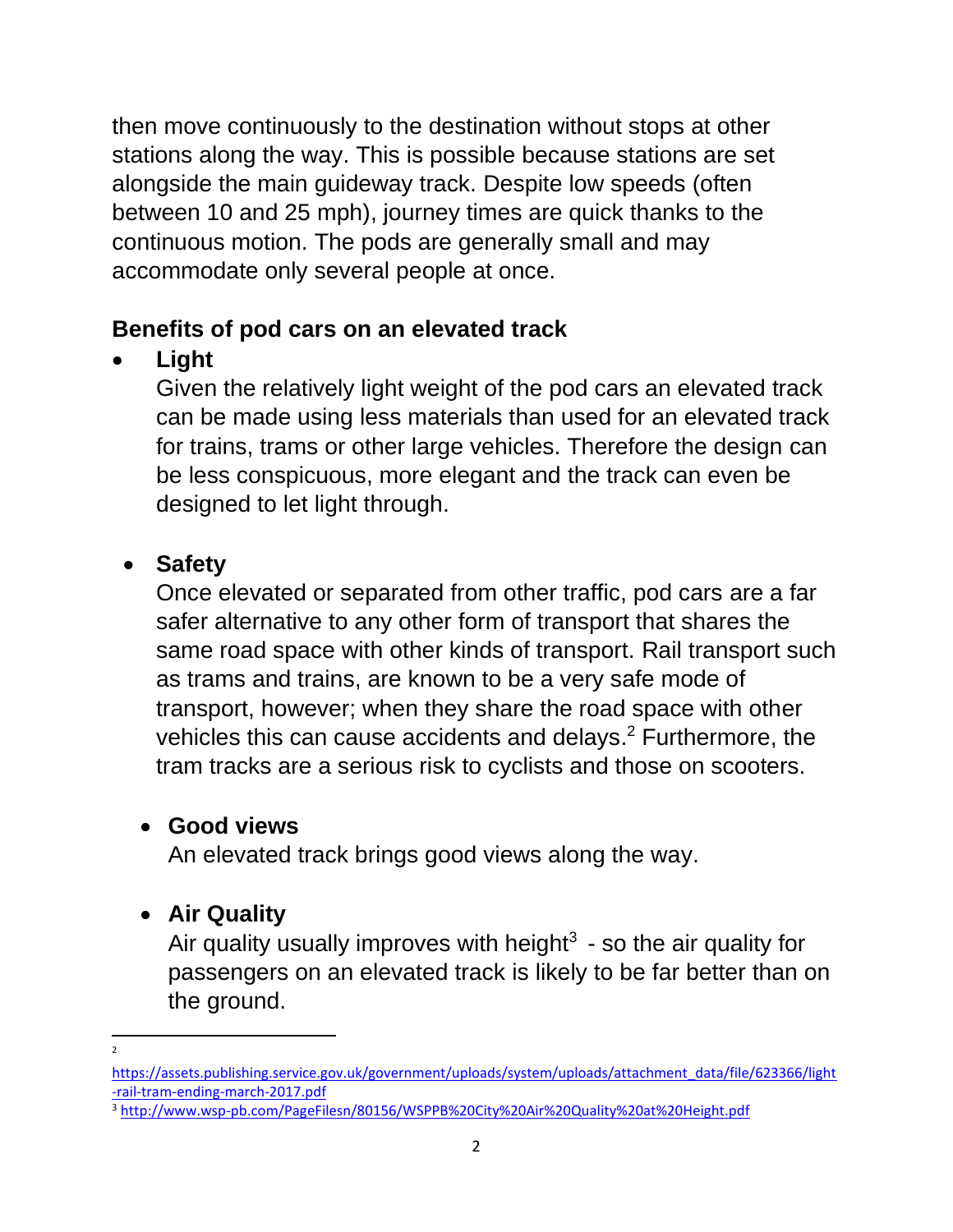#### • **Security**

With regard to crime and security concerns such as terrorism, pod cars offer one of the very safest forms of public transport. Given the fixed routes on a track there is no threat of them being used as weapons (as with cars or trucks). The small size of the pods also means there is no potential for attacks among large groups of people on the journey. Safety is further increased by the fact that the pods do not stop along the way. Areas where the pods run (such as canals) are likely to experience enhanced safety owing to the increased visibility, especially if the pods are raised above the ground allowing passengers a good view of surroundings.

#### • **Long term utility**

An elevated track is more future proof because we avoid future interference when ground-level infrastructure undergoes repair or change. Also whether or not innovations such as driverless cars become very popular, the elevated pod car network will retain its value as a way to reduce congestion on ground level – and the capacity of the network can be adapted to suit the city's changing needs.

# • **Reliability**

Transport on a well designed elevated track is less likely to be influenced by leaf fall, trespassers and so on.

# **Benefits of pod cars in general**

# • **Environmentally friendly**

Pod cars are a sustainable and pollution free alternative mode of transport.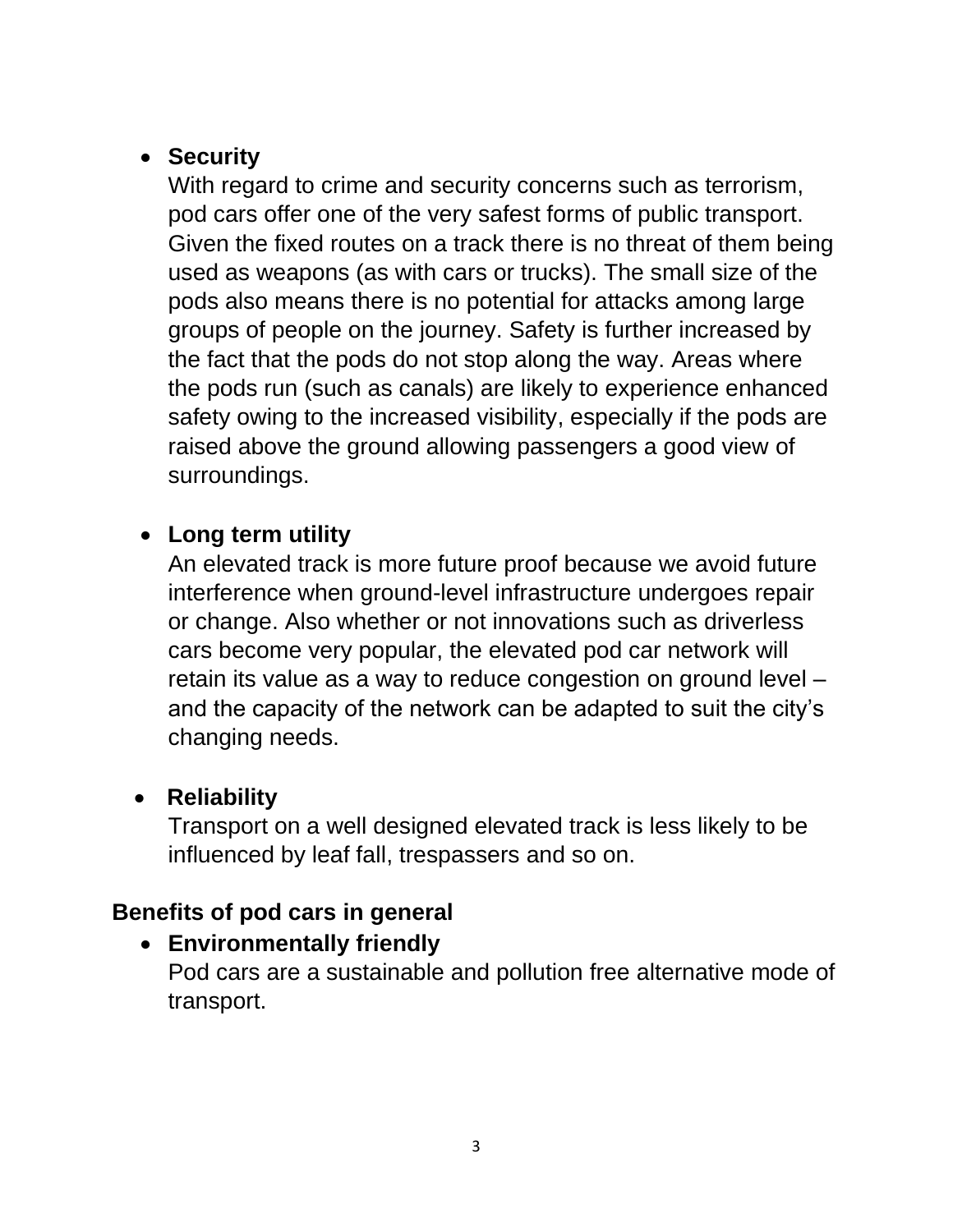#### • **Cheap**

Pod cars are relatively cheap to build and offer higher rates of return than many other transport modes. The cost of constructing the pod car network is far lower than for the equivalent length of subway or elevated rail track.<sup>4</sup>

#### • **Relaxation**

Once a destination is selected, the pods move with no driving necessary, so the passenger can relax and enjoy the view.

#### • **Even more Safety**

The low but continuous speed enhances safety yet further

#### • **Efficiency**

The continuous motion saves energy - starting and stopping is hugely wasteful in terms of energy. They are also more energy efficient than large vehicles or mass transport tools at times of low usage. This is because running a whole train, bus or tram with few people on is obviously inefficient and wasteful. Usually only those pod cars with passengers are in motion, while the other pods remain at stations ready for other passengers, however; empty pods can be directed to busy stations if need be.

#### • **Tried & Tested**

The ultra PRT pod car network in Heathrow airport has been running since 2011 and has proven itself to be efficient, reliable and highly popular.<sup>5</sup> The system was "voted by customers as their favourite airport passenger service''. <sup>6</sup> Other systems are running elsewhere, such those in Masdar city, Suncheon, Korea and Morganstown, United States.<sup>7</sup>

<sup>4</sup> <https://www.ultraglobalprt.com/how-it-works/costs/>

<sup>5</sup> <https://www.ultraglobalprt.com/wheres-it-used/>

<sup>6</sup> <http://www.futureairport.com/features/featuremy-pod-heathrows-capsular-travel-system-4377991/>

<sup>7</sup> [https://en.wikipedia.org/wiki/Personal\\_rapid\\_transit](https://en.wikipedia.org/wiki/Personal_rapid_transit)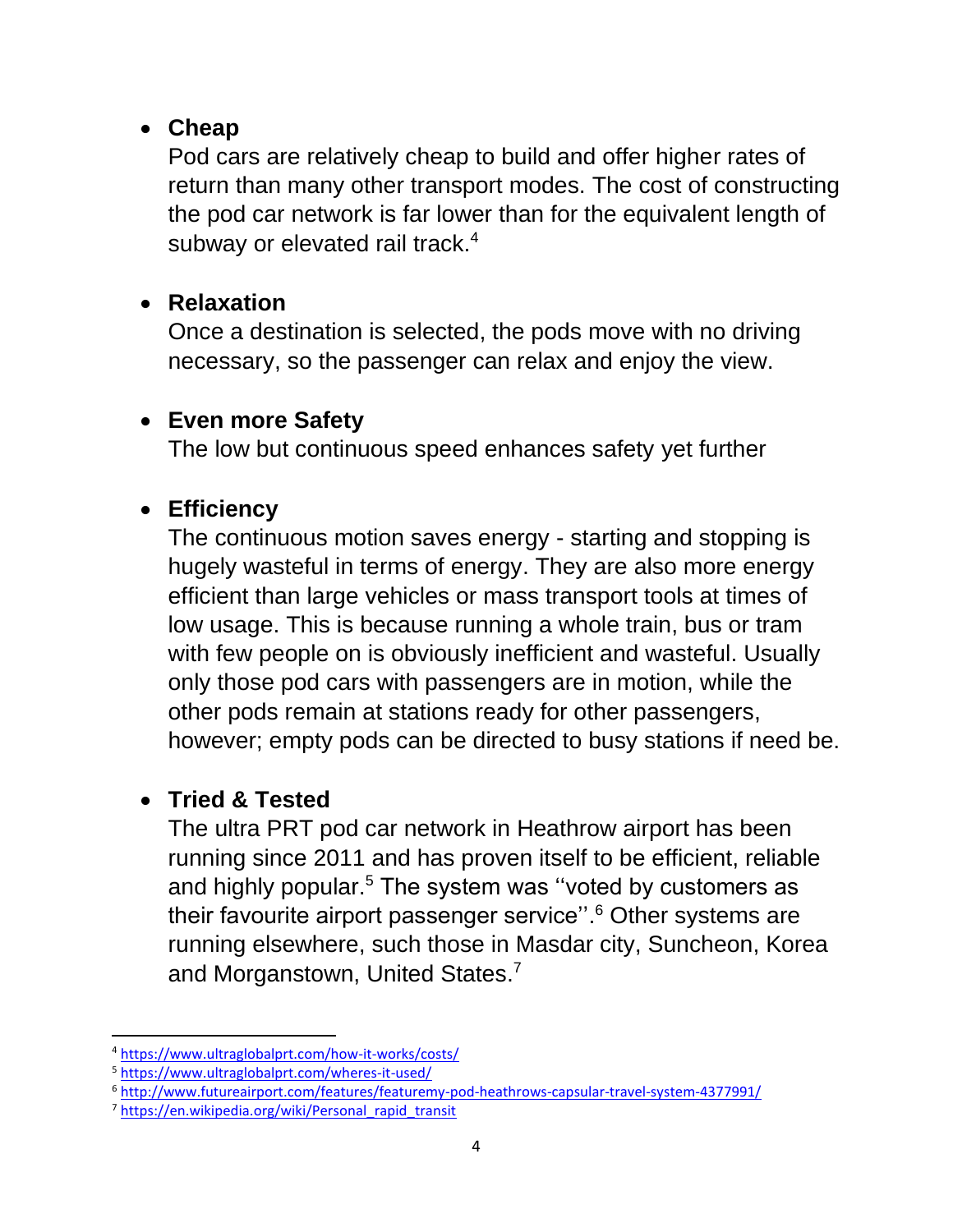#### • **Simultaneous entry**

A number of pods can wait for passengers at every station so that potentially several groups of people could get on at once. So wait times would likely be far less than for many bus, tram or train services. In the Heathrow pod car system the average weight time is around 10 seconds. 8



*Podcars at Heathrow (from an article by Matthew Phenix)*

#### • **Quiet**

The pods are far quieter than most trains or other large vehicles.

#### • **Novelty**

The novelty and convenience of the pod cars would help boost the fame of the city and bring in more visitors.

#### • **Gradual construction in stages**

The pod car network could be built in stages allowing for a trial period before a full scale network is constructed. Likewise, we could add more pods to the network if or when the demand rises.

# • **Compatibility**

Given the relatively low cost of the network it can be built in addition to other transport solutions. So it need not, and should not, replace other recent worthwhile initiatives such as the cycle superhighways, the tram network and so on.<sup>9</sup>

<sup>8</sup> <http://www.bbc.com/autos/story/20140910-hands-off-with-heathrows-pods>

<sup>9</sup> <https://www.business-live.co.uk/opinion-analysis/dont-think-birmingham-solving-traffic-10914789>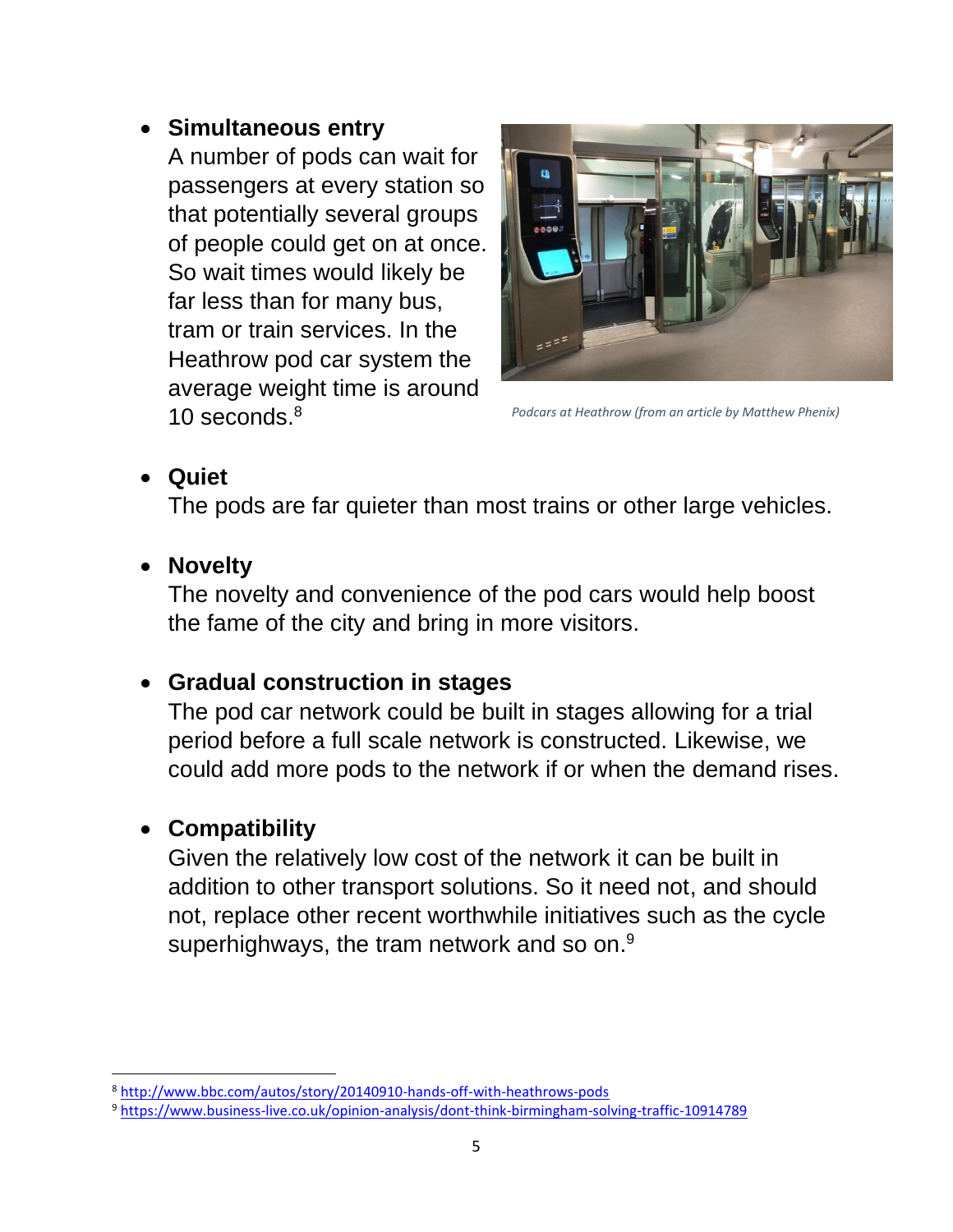#### **Disadvantages of pod cars**

#### • **Large numbers of pods required**

Because pod cars are small, many pods are required to provide a high-capacity service. This increases likelihood of mechanical failure or some other problem with a given pod on the network. However, the technology has already proven itself to be extremely reliable and if a pod car breaks down on the main track then there is a way to ''push failed vehicles from behind to the nearest station".<sup>10</sup> Furthermore, given the small size and relatively low cost of each pod compared to a train or tram, each pod can be moved, taken away, serviced or even replaced with far greater ease than many larger transport tools.

Given the large number of pods required, the track will likely experience a high volume of pod traffic. So the pods will probably pass by people's homes and offices with more regularity than trains or trams. However; the fact that the pods are relatively quieter, small and pollution free should help them to gain acceptance or favour.

#### • **Ugly?**

Some may find them visually unappealing especially if on an elevated track. Hopefully the lightweight construction and light permeability of the design will help increase acceptance. A strategically located track above a pedestrian path, canal tow path or bike lane, could even serve as a very useful rain shelter while allowing enough light in from the sides and a good view of the surroundings.

<sup>10</sup> <https://www.railway-technology.com/projects/personal-rapid-transit/>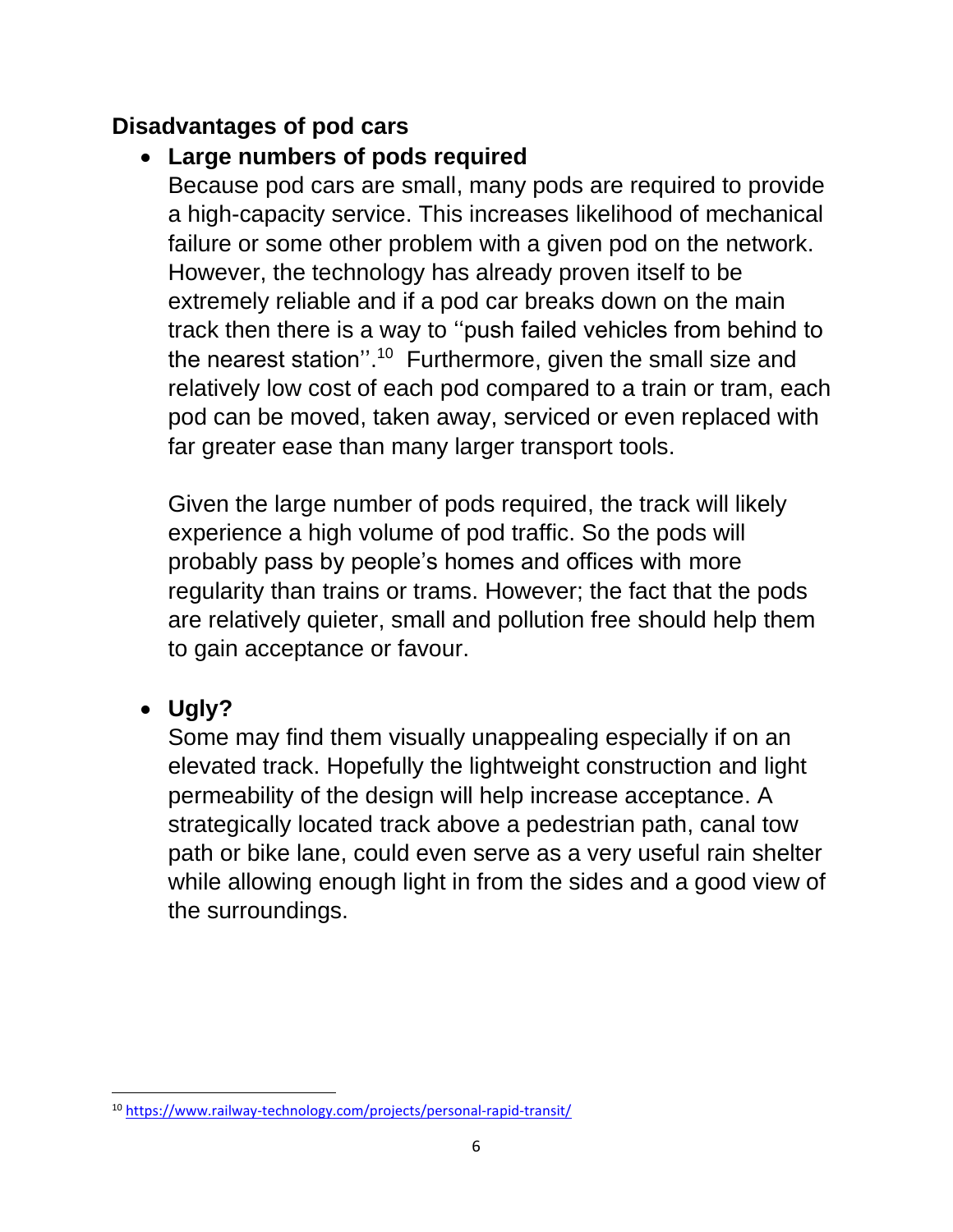# **Recommendations for Birmingham - pod cars over canals & rivers**

We propose putting a pod car network above the canals, and possibly the rivers, in Birmingham. This would bring yet more benefits in addition to those already mentioned.

#### **Benefits of pod cars above canals**

#### • **Space & ownership**

There is enough space so no infrastructure needs to be moved. Also none of the space is privately owned.

#### • **Less negative impact**

The canal boat traffic is far less than vehicle traffic, so any inconvenience caused by the elevated track or construction will influence far fewer people than if the track were constructed above a road.

#### • **Direct routes**

The canals offer extremely direct routes into the city centre from various locations - many not served by trains.

#### • **Regeneration**

The small size of the stations means they would be numerous and be built in various neglected parts of the city, helping regeneration.

#### • **Serving new developments**

The main areas of large scale building projects such as Broad Street, Eastside, Smithfields and Paradise Circus will all need improved public transport access. Luckily these areas are all in close proximity to canals so would be served by the pod cars. This will then reduce pressure on other the transport services.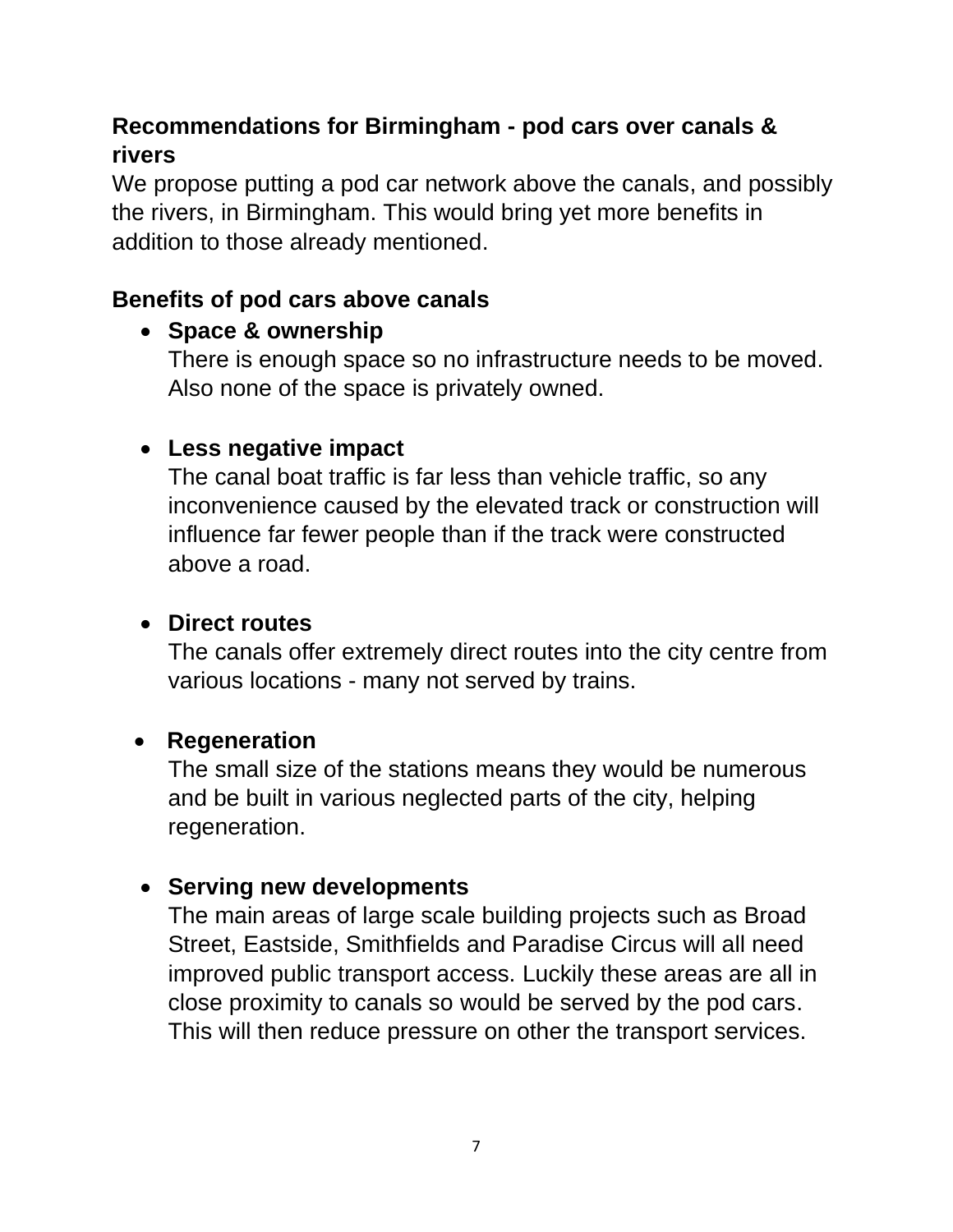

A map showing some possible pod car routes above canals in blue and major building projects in yellow. The river Rea route (narrower) could be a future extension pending demand.

*Image taken from Google maps data (2020) & amended*



Map showing a possible initial pod car network in blue. Extensions could be added in future, perhaps going over rivers or some roads like the A4540 to form a loop around the city centre.

*Image taken from Google maps data (2020) & amended*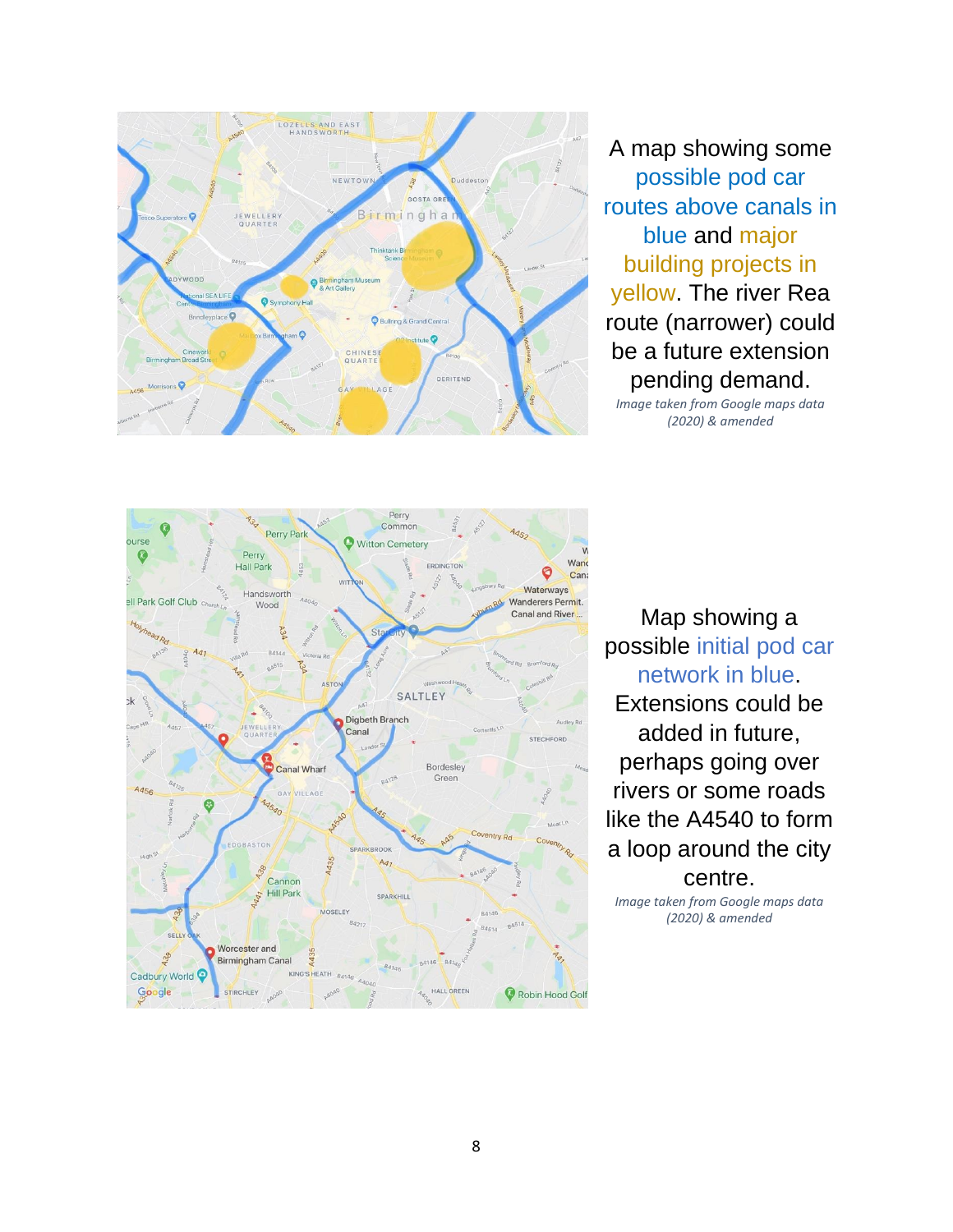#### • **Improving canal-side safety**

Thanks to the resurfacing of the canal towpaths, the canals are now used regularly by cyclists and pedestrians. However; this brings obvious safety issues when there is competition for space.<sup>11</sup> It's likely that many of the pedestrians and some of the cyclists would use the pod car service thereby reducing the canal side congestion and improving safety.

A very helpful addition to the city, even without the pod cars, would be an elevated walkway for pedestrians running over the canal towpath. This would separate cyclists and pedestrians. The pod car stations would be easily accessed from this walkway using stairs and ramps or lifts (for disabled access).

#### • **Enhanced security on the canals**

There have been various reported incidents of robberies on the canals in Birmingham. The enhanced visibility the pods would bring, will increase personal safety for those walking or cycling along the canals as well as for those in canal boats. It may be that the canals outside the city centre even become pleasant places for a night stroll, presenting new business opportunities such as canal-side cafes and so on.

#### • **Less disruption**

The construction of the network above the canals would bring less disruption to traffic than if it were constructed above roads. In addition, air quality for construction workers will be far better than alongside busy roads.

#### • **A major tourist attraction**

The canals are a scenic attribute of Birmingham and an important tourist attraction. Riding along the canals in a pod car

<sup>11</sup> [https://www.theguardian.com/cities/2019/jul/27/on-roads-cyclists-are-vulnerable-but-on-towpaths-theyre-the](https://www.theguardian.com/cities/2019/jul/27/on-roads-cyclists-are-vulnerable-but-on-towpaths-theyre-the-menace)[menace](https://www.theguardian.com/cities/2019/jul/27/on-roads-cyclists-are-vulnerable-but-on-towpaths-theyre-the-menace).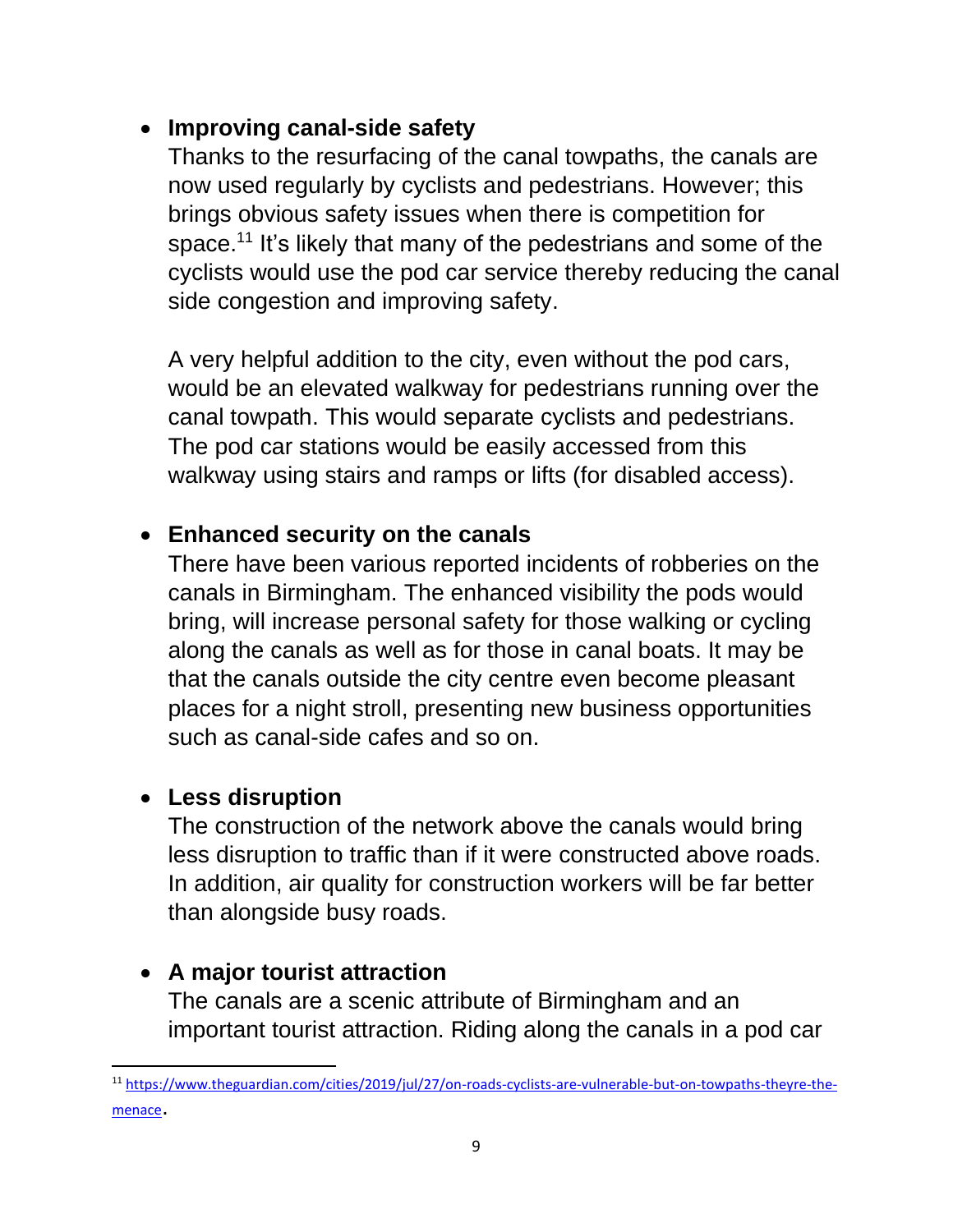will likely become a popular activity for tourists and residents alike.

#### • **Integration into existing infrastructure**

Bridges over the canals can support the structure of the track and lead to pod car stations. This could potentially reduce construction time, costs and materials.

# **Disadvantages of pod cars above the canals**

# • **A high track**

The track would need to rise over the canal bridges such as road and rail crossings so would need to allow safe passage for all vehicles driven over the bridges. Either the entire track is made high enough or gentle rises can take it over the bridges. Where space allows, the track could also be diverted under the bridges although the height may actually add to the novelty and enhance views from the pods.

#### • **Peace and tranquility of the canals**

Some may view the pods as an ugly distraction from the peace and tranquility of the canals. But equally many may regard the pods as a welcome visual addition that adds life to otherwise dull areas.

# **Alternative or complementary transport solutions 1.Greenways over the canals**

To help combat pollution, big cities around the world will need to cater to the increased popularity of small electric transport devices such as scooters and electric bikes, as well as bicycles. An alternative to having an elevated pod car track would be to have elevated 'greenways' - green gadget super-highways reserved only for small lightweight non-polluting transport devices such as bikes and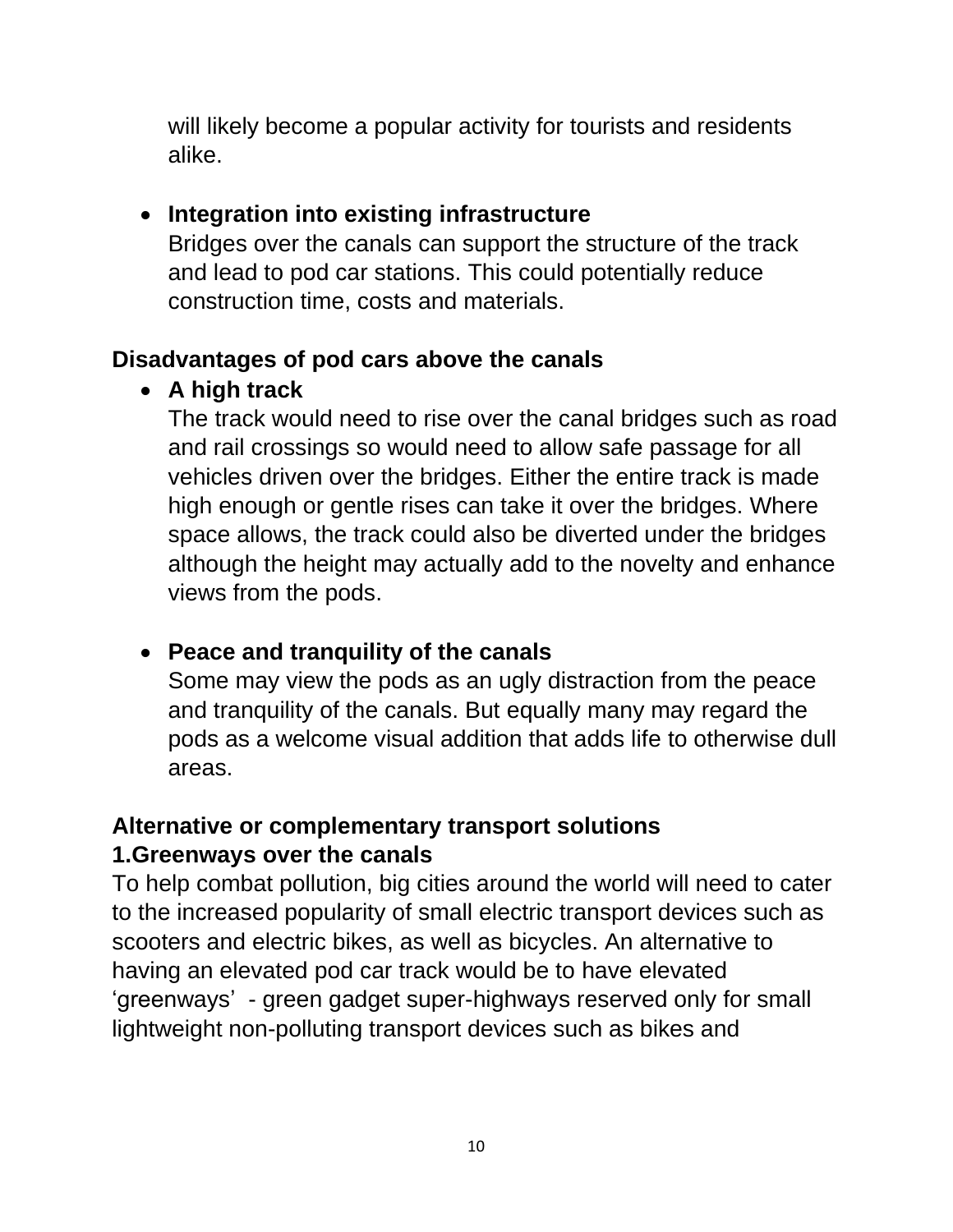scooters.<sup>12</sup> This could also be built over the river Rea, and perhaps along some roads, while the pod cars run above the canals.



*A greenway over a canal*

Birmingham's population is rising, so it's likely that in future we would benefit from a combination of both elevated pod car and greenways. The hanging pod cars network could be adapted so the space above is used as a greenway or walkway. This may require further bolstering of the structure to support the increased weight but is a clear advantage of this design and ensures yet further future-proofing (longterm utility).



*Dual purpose pod car track & greenway (bike & scooter path)*

<sup>12</sup> <https://peacemakerfoundation.com/category/world-health/urban-flow-plan/>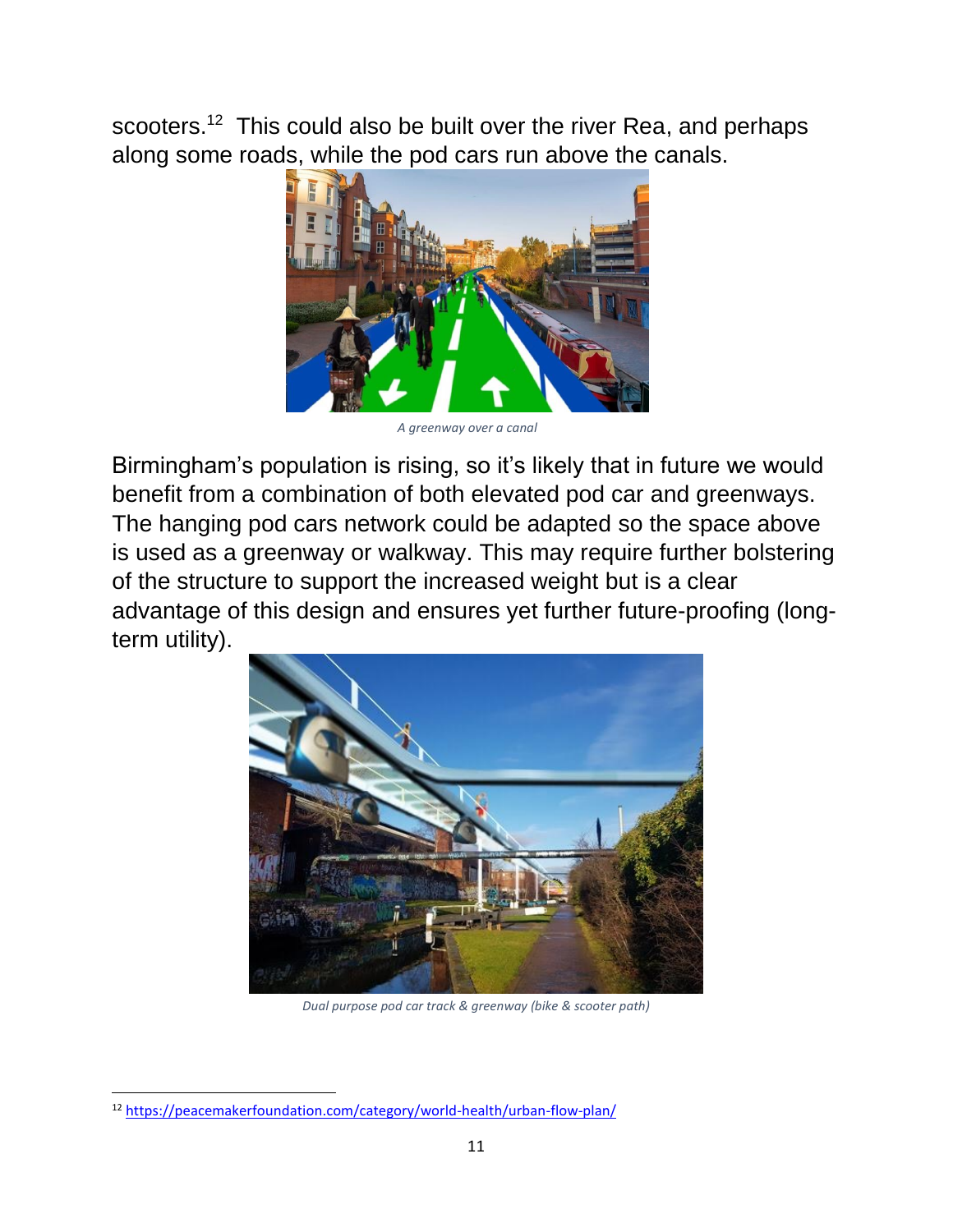#### **2. Turning roads into greenways**

In addition to the pod cars and other ideas we strongly believe that a necessary solution for many cities around the World is to take a select few roads leading into the city centre and convert them into greenways. In 2019 the local Birmingham government wisely chose to build two cycle-superhighways instead of six bike lanes. Likewise, several greenways with complete segregation from vehicular traffic would be far safer and more worthwhile than a myriad of bike paths alongside roads. A greenway would be entirely reversible if need be, but if popular then more infrastructure could be added such as pedestrian bridges enhancing safety and allowing continuous flow for pedestrians and those on the greenway alike. For more information see [https://peacemakerfoundation.com/category/world-health/urban](https://peacemakerfoundation.com/category/world-health/urban-flow-plan/)[flow-plan/](https://peacemakerfoundation.com/category/world-health/urban-flow-plan/)



*A proposed greenway in Taipei with a pod car track above (picture created by the Peacemaker Foundation)*

# **3. An elevated light rail system**



*The AirRail Link people mover in Birmingham airport (image from DCC Doppelmayr Cable Car / CC BY-SA: http://creativecommons.org/licenses/bysa/3.0/)*

An elevated monorail, or tram system could also be built. For example, Birmingham airport's people mover (see image) would be a good option for the city because elevated, but this would require heavier more costly infrastructure and the trains/trams would have to stop at every station along the way.